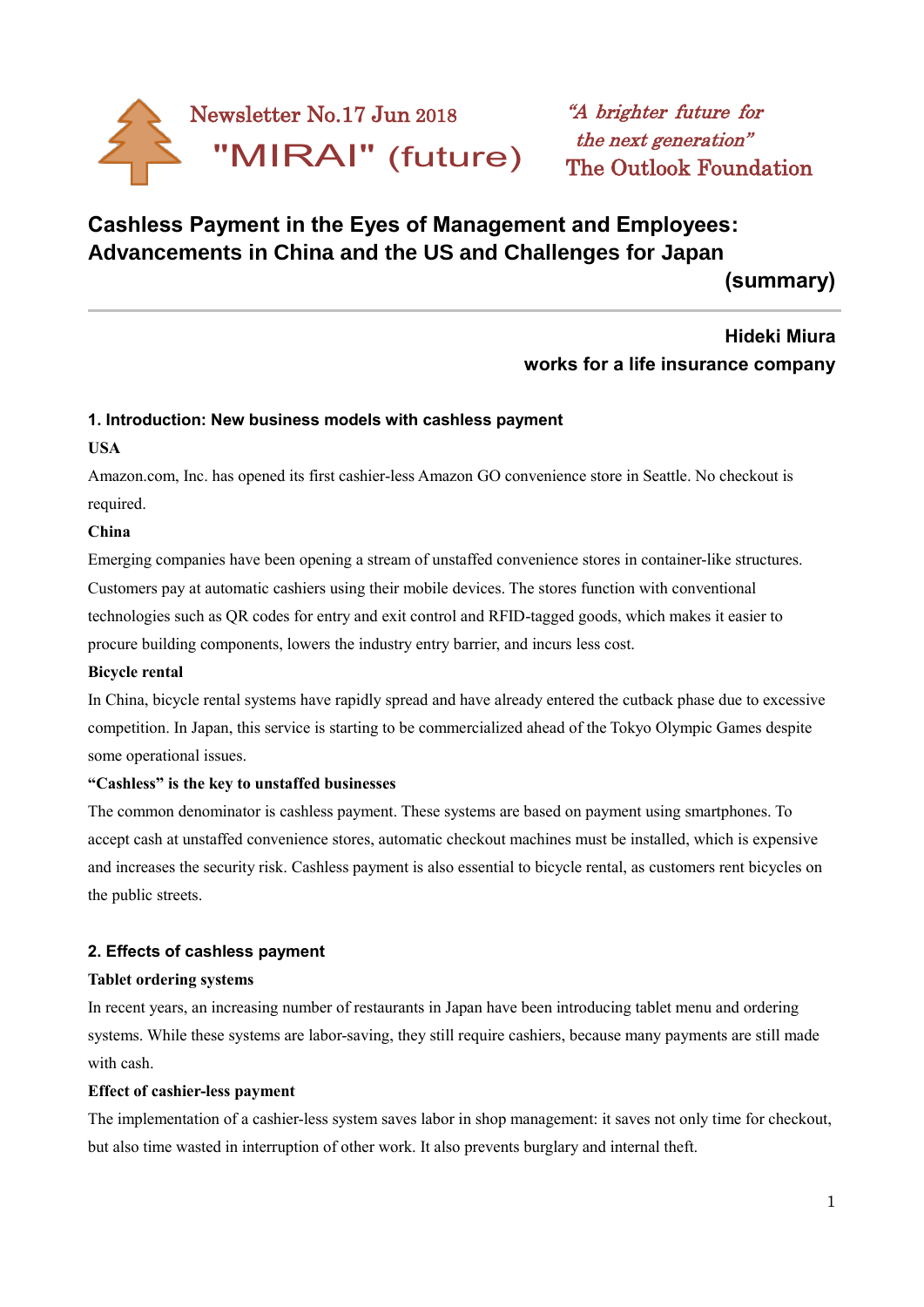# **3. Reasons for slow progress**

# **Difficulties in promoting credit card payment in Japan**

A recent study has shown that only one out of five restaurants currently accepts credit cards.

# **Reasons for rejecting credit card payment systems**

Restaurants list (1) equipment costs, (2) settlement fees, and (3) cash flow problems from delays in payment by credit card companies as major reasons for not implementing credit card systems.

For some restaurants where average customer spending is relatively low, the settlement fee squeezes profit, and the time lag in payment, which is usually a few weeks to a month, tightens cash flow.

# **4. Cashless payment: The voice of management and employees**

# **Taxis**

Most taxi drivers employed by taxi companies say cashless payment is more efficient than cash payment, while the overwhelming majority of self-employed taxi drivers prefer cash payment because of greater profit.

# **Supermarkets**

Most supermarkets employ cashiers who process cash payment manually, but they say that cashless payment is less stressful because cash shortages and overages are a serious problem requiring their constant attention.

# **5. Future directions**

# **Problems with credit cards**

Implementation of credit card terminals is costly, the time lag in payment from credit card companies affects retailers' cash flow, and member stores must pay high fees.

# **Problems with IC cards**

While IC cards focus on simpler, speedier settlements than credit cards, they still require special terminals. Smartphone use is limited to high-end models, so it is not easy to expand their use for payment.

# **Competitiveness of Alipay and WeChatPay**

Alipay and WeChatPay settle payments by reading customers' QR codes with shop terminals. Any smartphone, including low-end models, can be used. A simple system using regular tablets is inexpensive for shops to implement. Charges are debited from bank accounts, which makes it unnecessary to include a premium for uncollectible debt, allowing lower fees.

# **An ultimate measure against labor shortage**

As the labor market continues to tighten due to demographic aging, the promotion of cashless payment is essential in minimizing labor while offering a convenient service.

# **ATMs: Burdens on banks**

ATM maintenance is expensive. If the current trend continues, banks will have to bear the burden of handling actual currency, while other payment service providers, in effect, simply convert money to their own e-money at little cost.

# **Primary concern: missing out innovation waves**

The extremely high Japanese loyalty to cash today could slow the spread of cashless payment and discourage further innovative labor-saving and other services. This could impede Japan's global competitiveness.